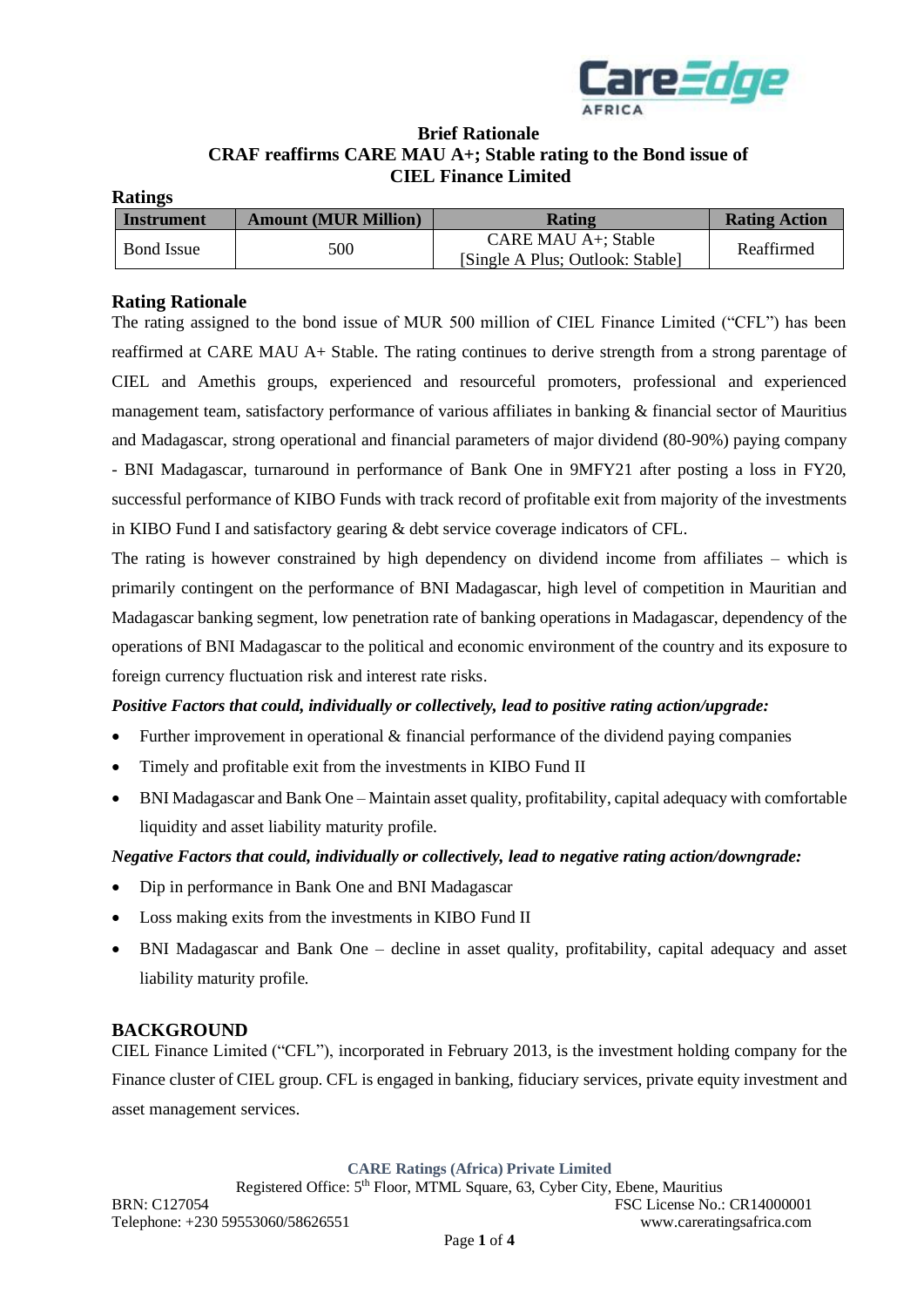

At the time of inception, CFL was wholly owned, controlled and managed by CIEL Limited. CIEL group is one of the largest industrial and investment groups based in Mauritius with operations across African and Asian countries. In 2015, Amethis Africa Finance Limited acquired 24.9% stake of CFL. Amethis is one of the leading investment fund managers dedicated to the African continent, with an investment capacity exceeding  $E725$  Million and is led by a team of experienced investors and bankers.

In 1992, CIEL group ventured into the financial sector by setting up Investment Professionals Limited (IPRO), which is engaged in providing discretionary portfolio management (pension funds and private clients) and fund management services (Mauritius and India). Mauritius International Trust Company Limited (MITCO) is another subsidiary of CFL which is one of the Tier 2 players in the offshore sector of Mauritius.

In 2008, CIEL made an entry into the banking sector through the acquisition of First City Bank Limited (subsequently renamed as Bank One) in a joint venture with I&M Holdings of Kenya. Bank One (rated CARE MAU A+; Stable) is among the fastest growing bank in Mauritius.

In 2014, CIEL acquired a controlling stake in BNI Madagascar, the oldest and second largest commercial bank of Madagascar. In 2015, CIEL transferred the stake in BNI Madagascar to CFL.

CFL also owns 8.3% stake in KIBO Fund II LLC (KIBO II) and a 50% stake in KIBO Capital Partners Limited which manages the two private equity funds. CFL also holds a 63.28% stake in MITCO Group and 95.5% in Investment Professionals Ltd. It holds 23% in a stockbroker, LCF Securities Ltd. (along with the IBL group) and 100% in CIEL Finance Data Services Ltd.

CFL is a professionally managed company. It is currently governed by a Board of 9 Directors, comprising of 1 Executive Director, 7 Non-executive directors and 1 Independent Non-Executive Director. The day-today operations of the company are looked after Mr. Lakshmana Bheenick, who replaced Mr. Marc Emmanuel Vives in March 2021. He is being assisted by a team of experienced professionals.

During FY20 and FY21, total dividend received by CFL was MUR 199 million and MUR 232 million respectively.

In FY21 (July 1-June 30), CFL (standalone) posted a profit after tax of Mur 121 million (Mur 103 million in FY20) and revenue of Mur 253 million (MUR 203 million in FY20). Dividend from various group companies is the major source of income of CFL. Revenue has increased by 16% in FY21 (FY20: decrease of 14%) with the increase of dividend income from BNI Madagascar. EBIDTA level & margin has improved by 12% in FY21 (decrease of 5% in FY 20). With the increase in revenue, PAT & GCA also witnessed an increase of around 18% compared to FY20. CFL has paid a dividend of Mur 79 million in FY21 (FY20: 22 million). As on June 30, 2021, CFL had a total investment of MUR 3,985 million (MUR 3,853 million as on June 30, 2020) in its various business verticals.

**CARE Ratings (Africa) Private Limited**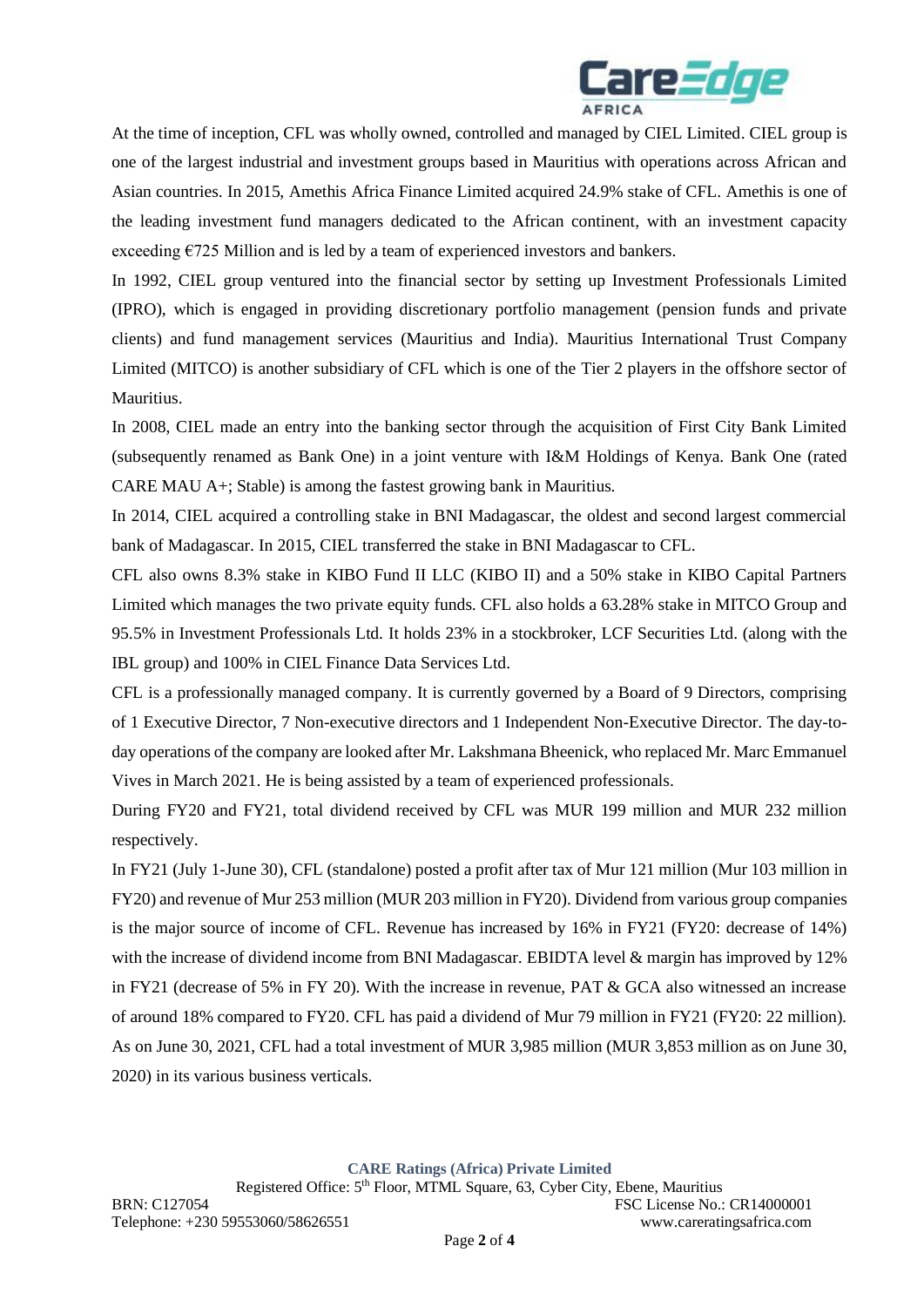

In FY20, BNI Madagascar's Net interest income went up by 9% and PAT was MUR 691 million. As on December 31, 2020, BNI`s CAR was satisfactory at 9.64% (regulatory requirement of 8.00%), and Common Equity Tier I (CET I) ratio was 9.31%. CAR as on June 30, 2021, was 10.05%.

BNI has a stable deposit base and the term deposits have witnessed good rollover rate (75%) in recent years. Total deposits, which remain the Bank`s core source of funding, grew by 13% in FY20 (19% in FY19) with CASA proportion at 87% as on December 31, 2020. Banks' credit to deposit ratio has increased to 0.69x in FY20.

In FY20, Bank One posted a loss of MUR 492 million. As at December 31, 2020, Bank One`s CAR stood comfortable at 19.81% (against a regulatory requirement of 11.875%), and Common Equity Tier I (CET I) CAR was 12.45% (against regulatory requirement of 8%). CAR as on September 30, 2021, was 21.12% (against a regulatory requirement of 11.875%) and Common Equity Tier I (CET I) stood at 14.23% (against the regulatory requirement of 8.0%).

Bank One's deposit base declined from MUR 48 billion as on Dec 31, 2020, to MUR 37 billion in as on Sept 30, 2021, primarily because of the conscious decision of the Bank's senior management to redeem all doubtful deposits from global companies (GBC deposits) in line with the country's effort to clean up all suspicious monetary transaction and adhere to the stringent AML/FATF guidelines of European Commission to exit Mauritius' inclusion from the grey list of E.U.

In 9MFY21, interest income declined by 28% over 9MFY20 due to decline in loans book from MUR 22 billion in 9MFY20 to MUR 20.5 billion in 9MFY21. In these uncertain times, the strategy of the bank has been to be very prudent and selective in offshore lending which resulted in a contraction of the loans portfolio in 9MFY21. Non-interest income remains stable as 9MFY21. Bank One closed 9MFY21, with profit after tax of Mur 337 million against a loss of Mur 419 million in 9MFY20.

#### *Prospects*

The prospects of CFL depends on operational & financial performance of major dividend paying bank – BNI Madagascar, turnaround in the performance of Bank One and successful exit from the KIBO Funds II in a timely manner.

#### **Disclaimer**

CARE Ratings (Africa) Private Limited ("CRAF")'s ratings are opinions on the likelihood of timely payment of the obligations under the rated instrument and are not recommendations to sanction, renew, disburse or recall the concerned bank facilities or to buy, sell or hold any security. CRAF's ratings do not convey suitability or price for the investor. CRAF's ratings do not constitute an audit on the rated entity. CRAF has based its ratings/outlooks on information obtained from sources believed by it to be accurate and reliable. CRAF does not, however, guarantee the accuracy, adequacy or completeness of any information and is not responsible for any errors or omissions or for the results obtained from the use of such information. Most entities whose bank facilities/instruments are rated by CRAF have paid a credit rating fee, based on the amount and type of bank facilities/instruments. CRAF may also have other commercial transactions with the entity.

CRAF's ratings do not factor in any rating related trigger clauses as per the terms of the facility/instrument, which may involve acceleration of payments in case of rating downgrades. However, if any such clauses are introduced and if triggered, the ratings may see volatility and sharp downgrades.

**CARE Ratings (Africa) Private Limited**

Registered Office: 5th Floor, MTML Square, 63, Cyber City, Ebene, Mauritius

In case of partnership/proprietary concerns, the rating /outlook assigned by CRAF is, inter-alia, based on the capital deployed by the partners/proprietor and the financial strength of the firm at present. The rating/outlook may undergo change in case of withdrawal of capital or the unsecured loans brought in by the partners/proprietor in addition to the financial performance and other relevant factors. CRAF is not responsible for any errors and states that it has no financial liability whatsoever to the users of CRAF's rating.